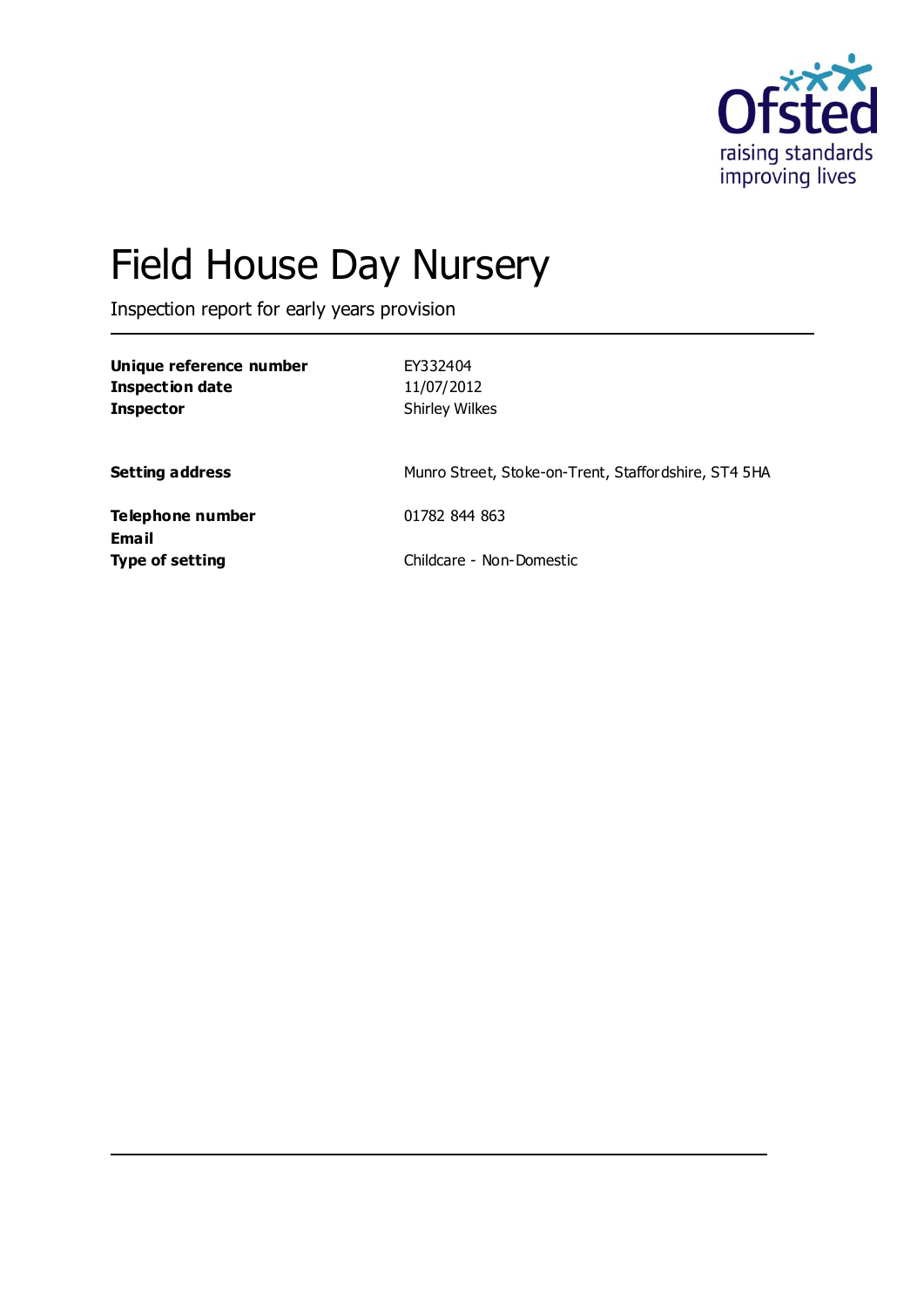The Office for Standards in Education, Children's Services and Skills (Ofsted) regulates and inspects to achieve excellence in the care of children and young people, and in education and skills for learners of all ages. It regulates and inspects childcare and children's social care, and inspects the Children and Family Court Advisory Support Service (Cafcass), schools, colleges, initial teacher training, work-based learning and skills training, adult and community learning, and education and training in prisons and other secure establishments. It assesses council children's services, and inspects services for looked after children, safeguarding and child protection.

If you would like a copy of this document in a different format, such as large print or Braille, please telephone 0300 123 1231, or email enquiries@ofsted.gov.uk.

You may copy all or parts of this document for non-commercial educational purposes, as long as you give details of the source and date of publication and do not alter the information in any way.

T: 0300 123 1231 Textphone: 0161 618 8524 E: enquiries@ofsted.gov.uk W: [www.ofsted.gov.uk](http://www.ofsted.gov.uk/)

© Crown copyright 2012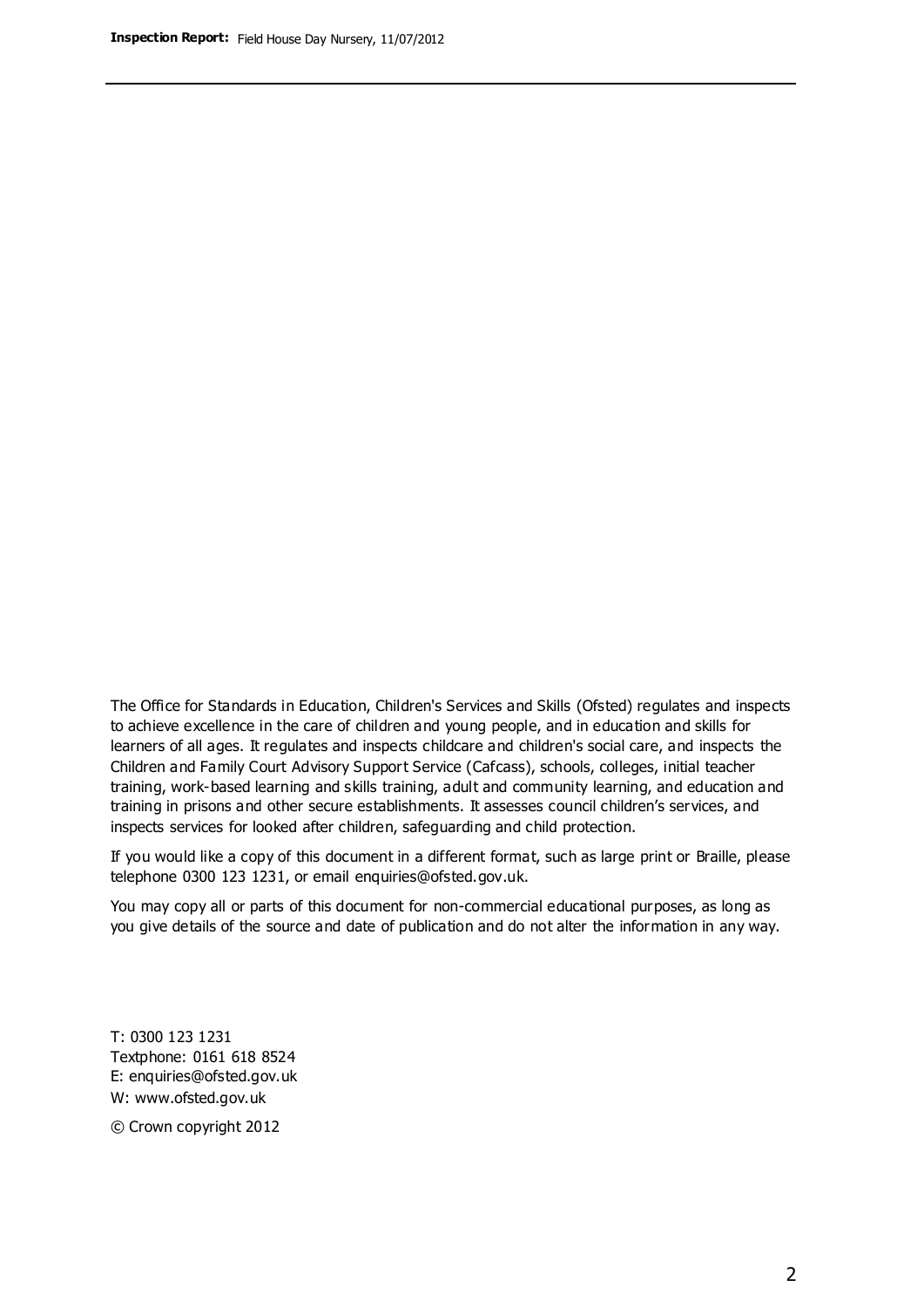#### **Introduction**

This inspection was carried out by Ofsted under Sections 49 and 50 of the Childcare Act 2006 on the quality and standards of the registered early years provision. 'Early years provision' refers to provision regulated by Ofsted for children from birth to 31 August following their fifth birthday (the early years age group). The registered person must ensure that this provision complies with the statutory framework for children's learning, development and welfare, known as the *Early* Years Foundation Stage.

The provider must provide a copy of this report to all parents with children at the setting where reasonably practicable. The provider must provide a copy of the report to any other person who asks for one, but may charge a fee for this service (The Childcare (Inspection) Regulations 2008 regulations 9 and 10).

The setting also makes provision for children older than the early years age group which is registered on the voluntary and/or compulsory part(s) of the Childcare Register. This report does not include an evaluation of that provision, but a comment about compliance with the requirements of the Childcare Register is included in Annex B.

Please see our website for more information about each childcare provider. We publish inspection reports, conditions of registration and details of complaints we receive where we or the provider take action to meet the requirements of registration.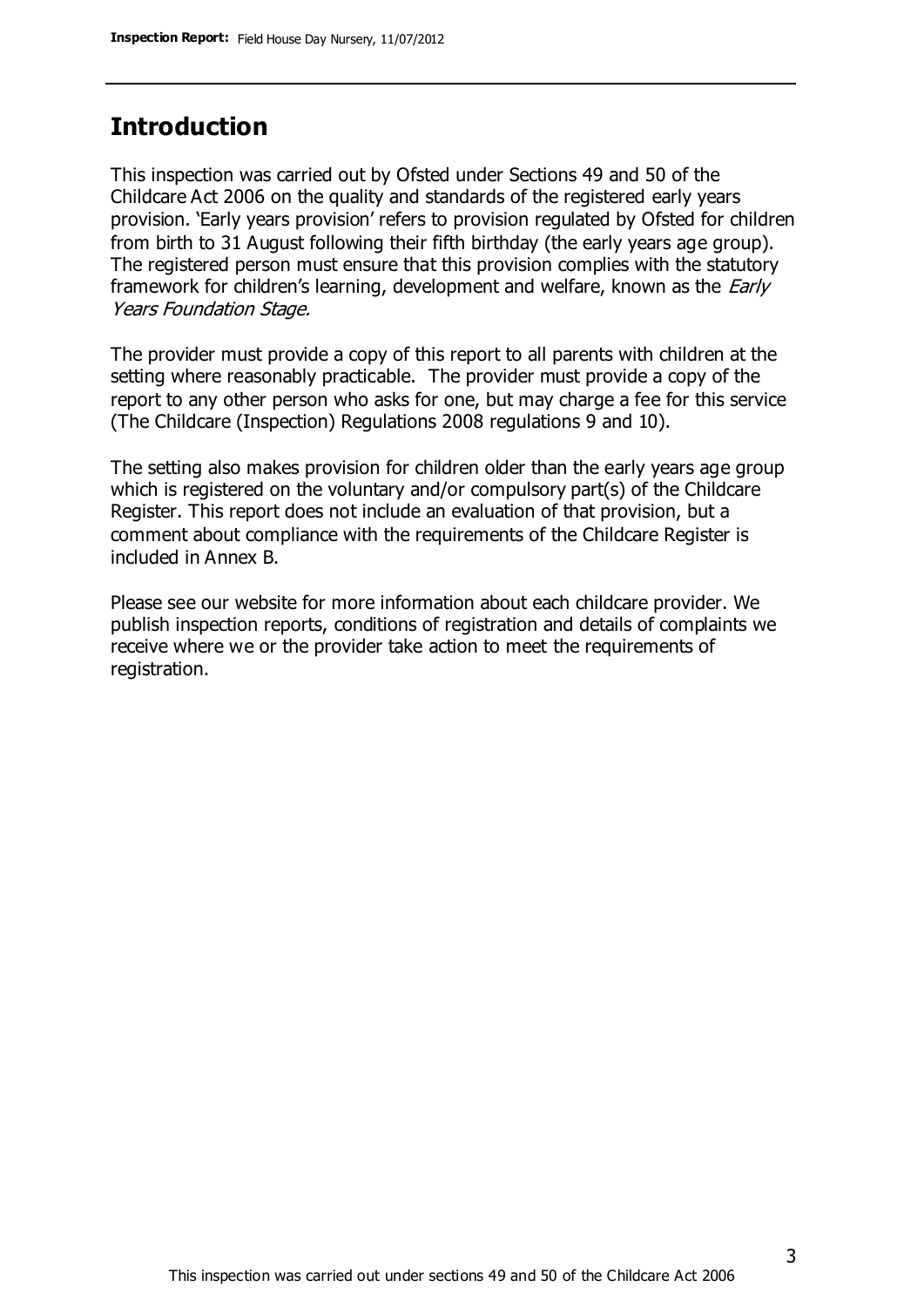### **Description of the setting**

Field House Day Nursery opened in 2006. It is privately owned and operates from a renovated school building in Stoke-on-Trent on the outskirts of the town centre. Local schools, parks and other amenities are close by. The nursery is open each weekday from 7.30am until 6pm for 51 weeks of the year. Children share access to secure enclosed outside play areas.

The nursery is registered on the Early Years Register. A maximum of 70 children may attend the nursery at any one time. There are currently 58 children aged from five months to under five years on roll, some in part-time places. The nursery is also registered by Ofsted on the compulsory and voluntary parts of the Childcare Register. The nursery supports children with special educational needs and/or disabilities and children who speak English as an additional language.

The nursery employs 19 members of staff. Most of the staff hold appropriate early years qualifications. The manager holds a foundation degree in early years.

### **The overall effectiveness of the early years provision**

Overall the quality of the provision is good.

Children make good progress towards the early learning goals because the staff gather useful information on children's individual needs. This promotes inclusion and supports their learning and development. All of the required documentation is in place and all relevant policies and procedures are suitably implemented in practice. Children's individual needs are met well as staff are proactive in ensuring they have a good knowledge of the individual needs of the children in their care and strong relationships with parents and others support this effectively. The management and staff demonstrate a positive attitude and commitment towards the sustained and continuous improvement of the setting.

### **What steps need to be taken to improve provision further?**

To further improve the early years provision the registered person should:

• support children in feeling safe and secure through preparing them for changes that may occur in the routine.

### **The effectiveness of leadership and management of the early years provision**

Staff demonstrate a good understanding of the safeguarding procedures and are fully aware of their responsibilities to protect the children in their care. Policies and procedures are in place to support the setting's commitment to acting in the best interest of the child at all times. Children enjoy a safe and secure environment because the management and deployment of staff are well organised and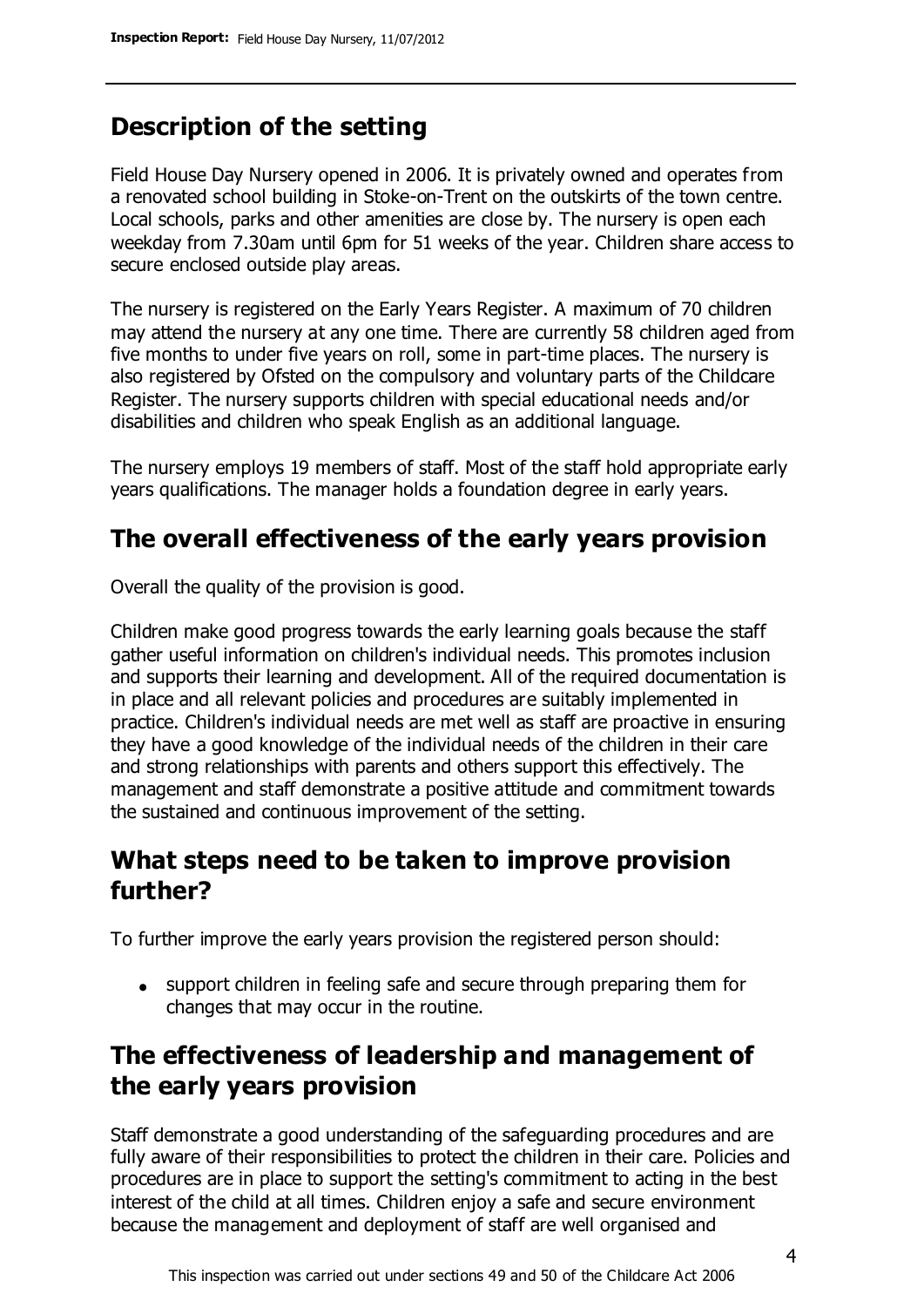monitored to ensure staffing levels remain high. However, children are not fully prepared when visitors are present at the setting to ensure their understanding of change in the daily routine. The environment indoors and outside is subject to thorough risk assessment, with daily risk assessments completed on the outdoor area to ensure children's continued safety. Children are aware of the rules for safety and regularly practise emergency evacuation, which staff record to demonstrate how effective practice is maintained. All records relating to children's individual health and safety are well maintained, as a result staff have a good understanding of how to meet children's individual care needs.

Children feel safe as they are familiar with the key workers who care for them. They play in an organised environment where space is used effectively. Children are allowed to decide about their own play, work with others or share activities with staff according to individual needs and preferences. Outdoors, a range of different areas are used, with different surfaces, so that children can use for different purposes and in a range of weather conditions. Staff recognise and value children's differences and children have access to various resources which depict positive images of diversity. For example, role play equipment, books and symbols are used throughout the setting which provides a warm welcome and helps each family to feel valued.

The close working relationship between the nursery and parents ensures that each child's individual needs are addressed in a consistent and respectful manner. Information is shared effectively enabling staff to put in place any strategies required to support children and ensure an inclusive environment is provided. Parents and carers are well informed on all aspects of their child's achievement, well-being and development. They are positively encouraged to play a part in their child's learning and development. For example, they regularly receive a sample observation about their child. This gives them the opportunity to share information from home and comment on their future development. Parents' evenings enable parents to have an input into their children's care and learning. Good links are in place with other agencies and professionals, such as the local speech and language team or special educational needs and/or disabilities teams to support children with additional and specific needs.

A detailed self-evaluation document is in place to identify areas for future development and this is updated regularly. Actions and recommendation made at the last inspection have been addressed to improve outcomes for children. Questionnaires or the use of the comments box gives parents the opportunity to be included in the self-evaluation process. All of this clearly demonstrates a strong capacity to maintain continuous improvement.

### **The quality and standards of the early years provision and outcomes for children**

Children make good progress towards the early learning goals because of the varied range of opportunities provided throughout the nursery. Staff observe children, record their achievements and use this information to highlight any gaps in children's learning. Activities are then planned to take account of children's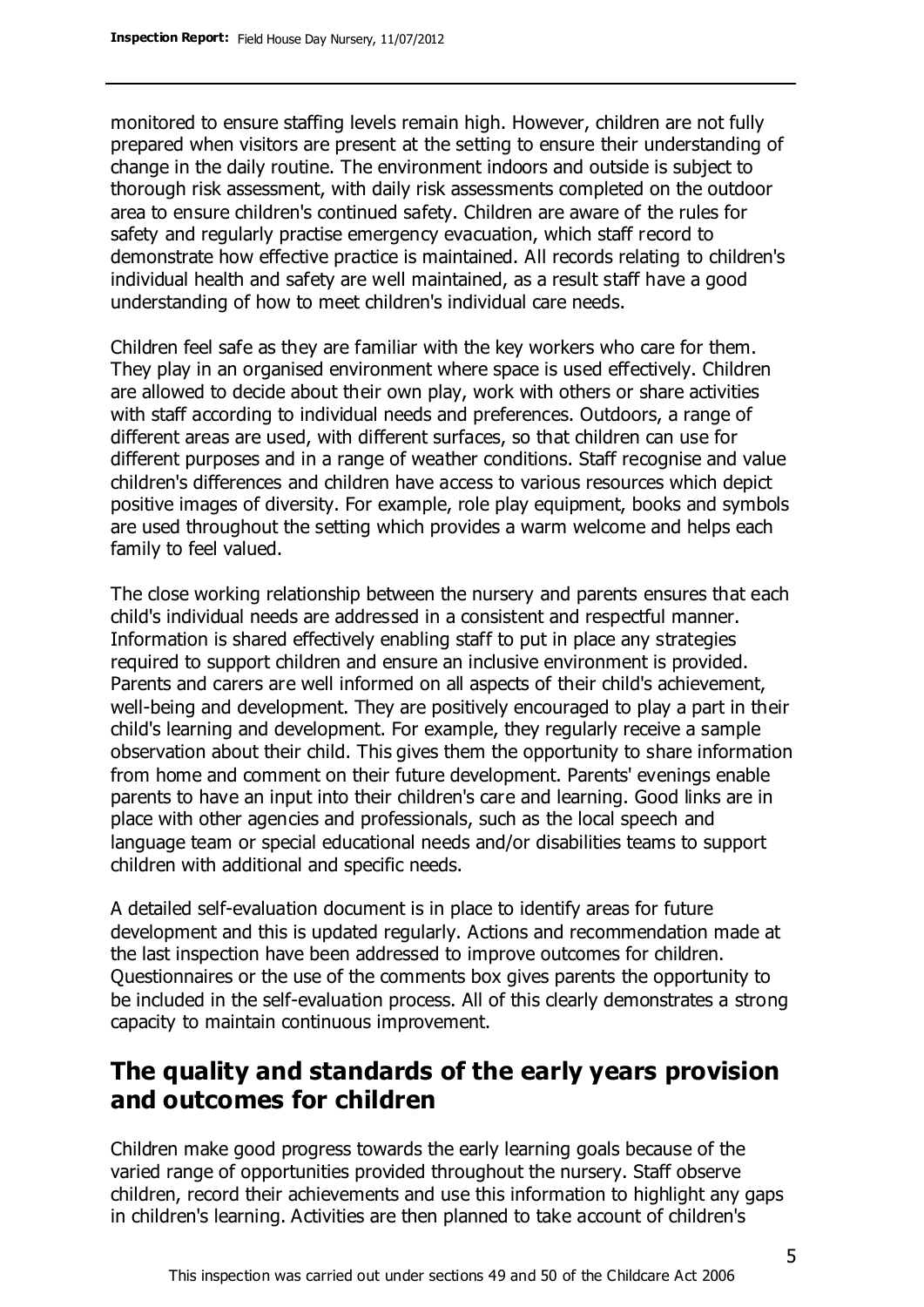interests and their individual learning needs and next steps for them to work towards.

Children's personal, social and emotional development is given good consideration. An effective key person system is used to ensure children are seen as unique individuals whose specific care and development needs are planned for and supported by all staff. Children enjoy themselves in the friendly and warm environment. They develop a sense of belonging as they see photographs of themselves and their families in all of the play rooms, and see their art work displayed around the setting. Children are well behaved, confident and enthusiastic learners. They make good friends, chat whilst they play together and learn about right and wrong. They are developing a good range of skills that will support them in their future lives, such as exploring technology by using a computer and other electronic toys.

Children are learning to recognise their name with self- registration, the use of named table mats at lunch time and named coat pegs. Children develop handcontrol needed for later writing as they use a range of tools in art and craft activities. They are provided with opportunities to practise their mark making skills using a variety of resources. For example, using water or chalks in the outside area to draw pictures and make patterns on the floor. Babies delight in using the sponge stencils to print on the fence panel. Older children develop their mark making further, practising and forming recognisable letters when creating their art work. Routines, such as meal times, are used to support children's independence skills more effectively, for example, older children are encouraged to pour their own drinks and self-serve their lunch. Daily routines and activities, such as circle time provide good opportunities for children to practise their understanding of numbers and counting and to use their conversational skills.

Babies demonstrate that they feel safe and secure with their care givers, readily seeking comfort and reassurance. They enjoy looking at themselves in low level mirrors, sitting with staff looking at books or playing in the ball pool. Children develop a range of physical skills and benefit from fresh air and exercise through energetic play outdoors, for example, taking part in the obstacle race and using the sit and rides with gentle reminders from staff to be careful of other children.

Children develop knowledge and understanding of the natural world by planting and growing their sunflowers. Children also learn to care for living things by raising caterpillars and releasing them when they change into butterflies. They are also now caring for their new baby stick insects. All children have good opportunities to be creative. Babies explore through their senses using different textures, such as the oats in water and smelling fragrance bags. Children make models out of recycled materials and make pictures with the natural materials they have collected from the garden, helping their understanding of recycling.

Children's good health and understanding of personal hygiene is promoted well through good practices used by staff and taught to children. Parents of babies may choose to bring their own foods and older children eat freshly prepared nutritious meals provided by the nursery. This ensures all children receive a well-balanced diet. Older children talk about foods that are good for them because they take part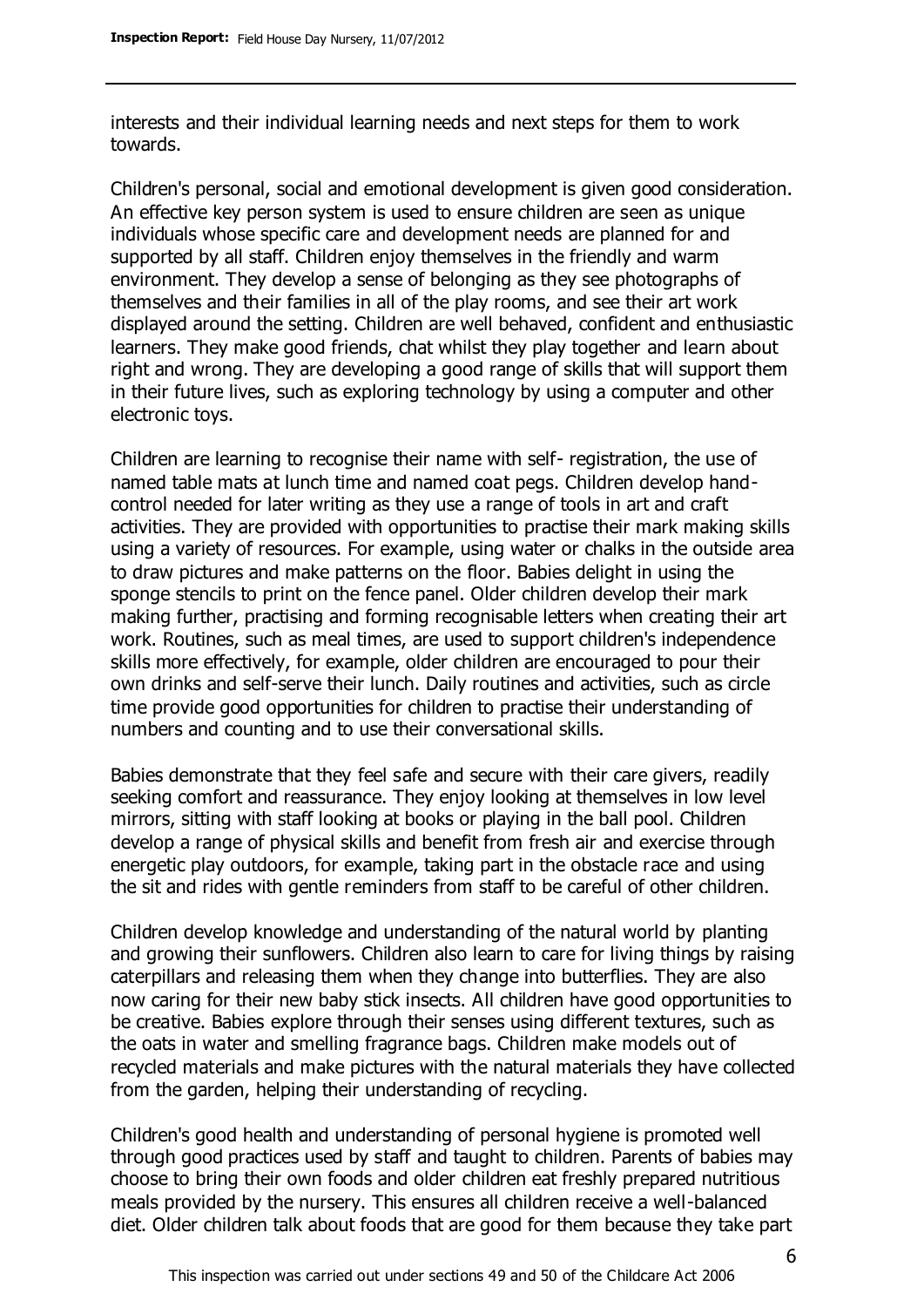in regular activities to support their knowledge. As a result, children's welfare is supported well.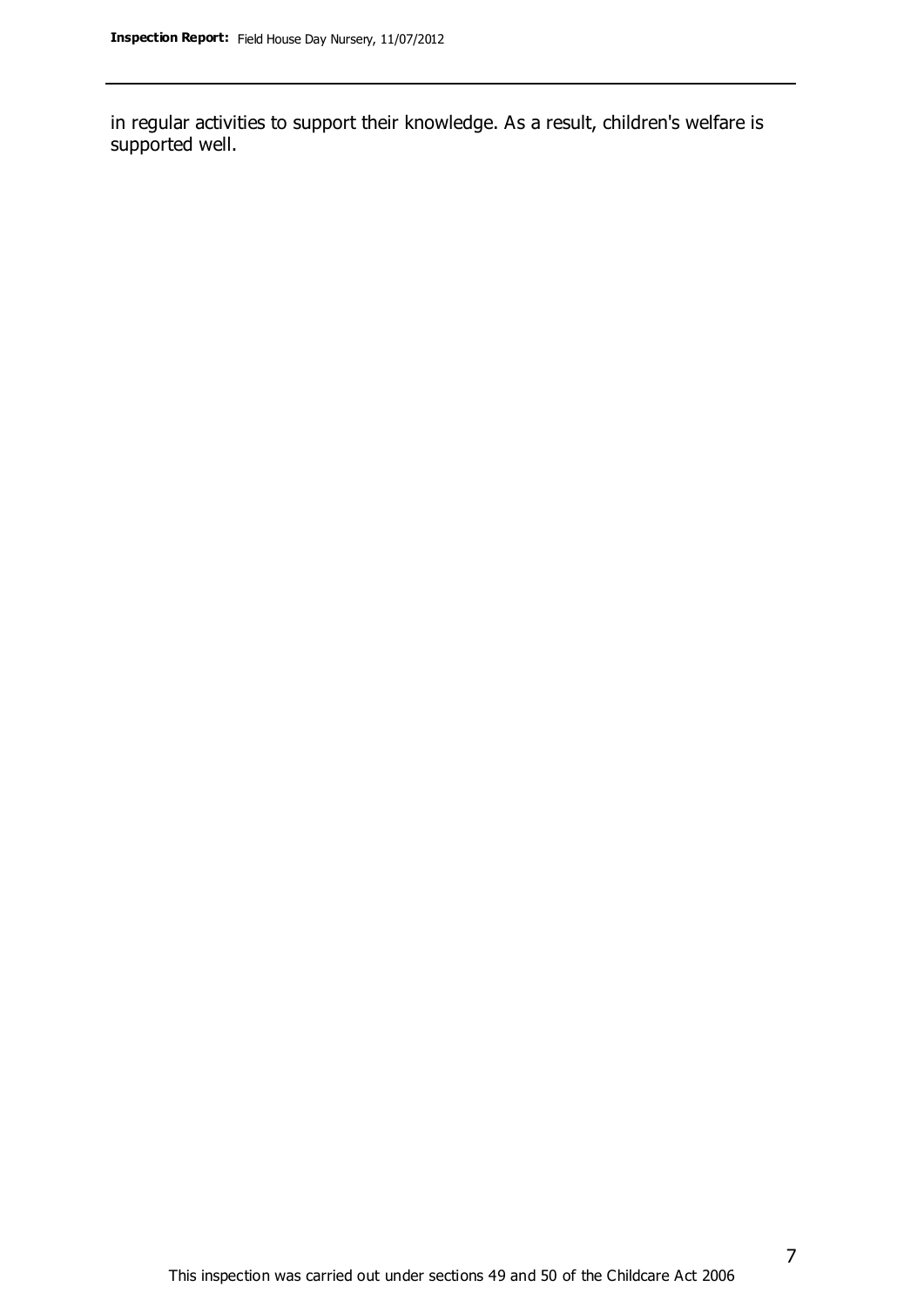### **Annex A: record of inspection judgements**

#### **The key inspection judgements and what they mean**

Grade 1 is Outstanding: this aspect of the provision is of exceptionally high quality Grade 2 is Good: this aspect of the provision is strong Grade 3 is Satisfactory: this aspect of the provision is sound Grade 4 is Inadequate: this aspect of the provision is not good enough

#### **The overall effectiveness of the early years provision**

| How well does the setting meet the needs of the<br>children in the Early Years Foundation Stage? |  |
|--------------------------------------------------------------------------------------------------|--|
| The capacity of the provision to maintain continuous                                             |  |
| improvement                                                                                      |  |

#### **The effectiveness of leadership and management of the early years provision**

| The effectiveness of leadership and management of the             |  |
|-------------------------------------------------------------------|--|
| <b>Early Years Foundation Stage</b>                               |  |
| The effectiveness of leadership and management in embedding       |  |
| ambition and driving improvement                                  |  |
| The effectiveness with which the setting deploys resources        |  |
| The effectiveness with which the setting promotes equality and    |  |
| diversity                                                         |  |
| The effectiveness of safeguarding                                 |  |
| The effectiveness of the setting's self-evaluation, including the |  |
| steps taken to promote improvement                                |  |
| The effectiveness of partnerships                                 |  |
| The effectiveness of the setting's engagement with parents and    |  |
| carers                                                            |  |

#### **The quality of the provision in the Early Years Foundation Stage**

The quality of the provision in the Early Years Foundation Stage  $\vert$  2

#### **Outcomes for children in the Early Years Foundation Stage**

| <b>Outcomes for children in the Early Years Foundation</b>    |  |
|---------------------------------------------------------------|--|
| <b>Stage</b>                                                  |  |
| The extent to which children achieve and enjoy their learning |  |
| The extent to which children feel safe                        |  |
| The extent to which children adopt healthy lifestyles         |  |
| The extent to which children make a positive contribution     |  |
| The extent to which children develop skills for the future    |  |

Any complaints about the inspection or report should be made following the procedures set out in the guidance available from Ofsted's website: www.ofsted.gov.uk